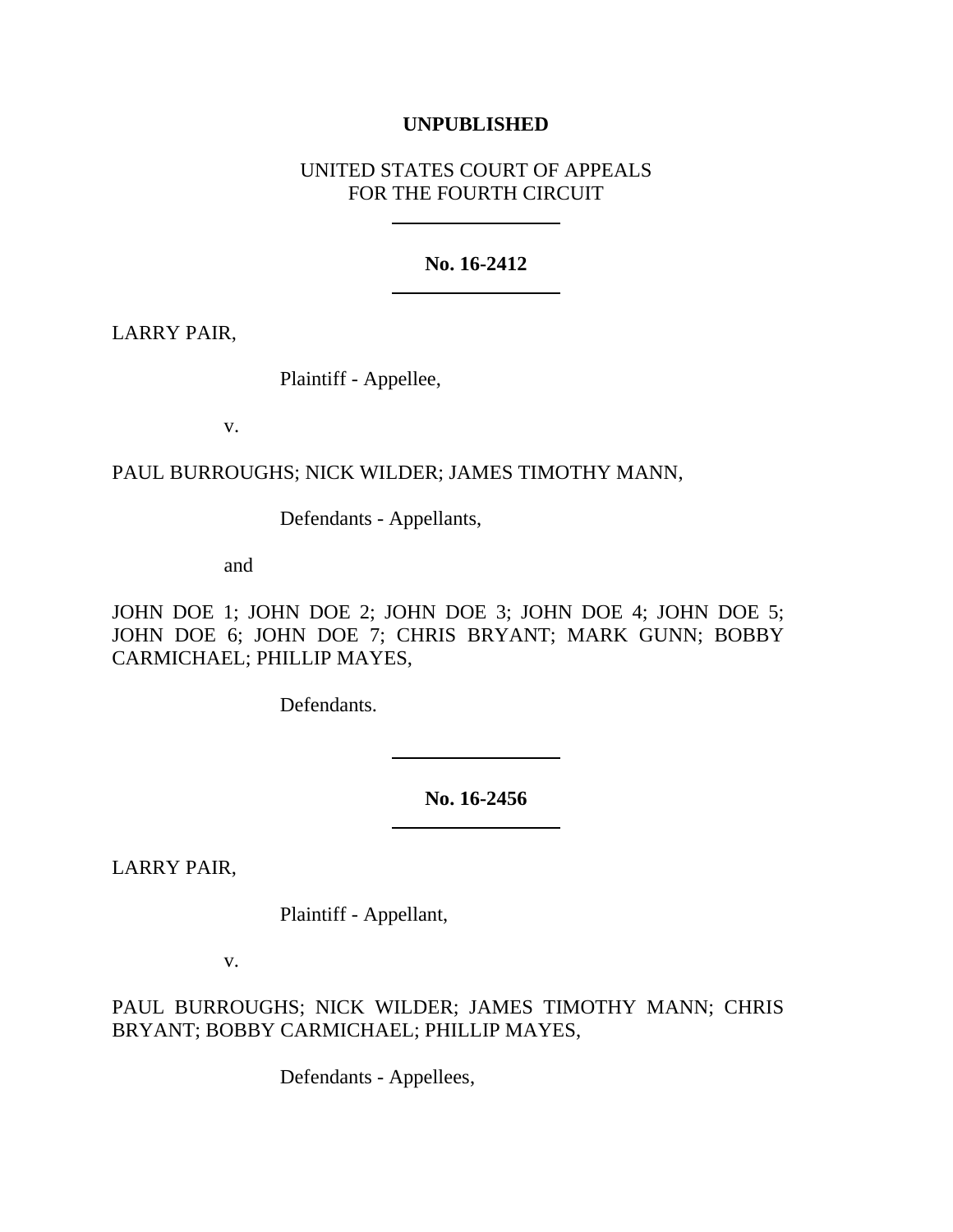and

# MARK GUNN; JOHN DOE 1; JOHN DOE 2; JOHN DOE 3; JOHN DOE 4; JOHN DOE 5; JOHN DOE 6; JOHN DOE 7,

Defendants.

Appeals from the United States District Court for the Eastern District of Virginia, at Richmond. John A. Gibney, Jr., District Judge. (3:15-cv-00776-JAG)

Submitted: July 24, 2017 Decided: August 16, 2017

Before WILKINSON and SHEDD, Circuit Judges, and HAMILTON, Senior Circuit Judge.

Dismissed by unpublished per curiam opinion.

Jim H. Guynn, Jr., GUYNN & WADDELL, P.C., Salem, Virginia, for Appellants/Cross-Appellees. Bradley P. Marrs, MARRS & HENRY, Richmond, Virginia, for Appellee/Cross Appellant.

Unpublished opinions are not binding precedent in this circuit.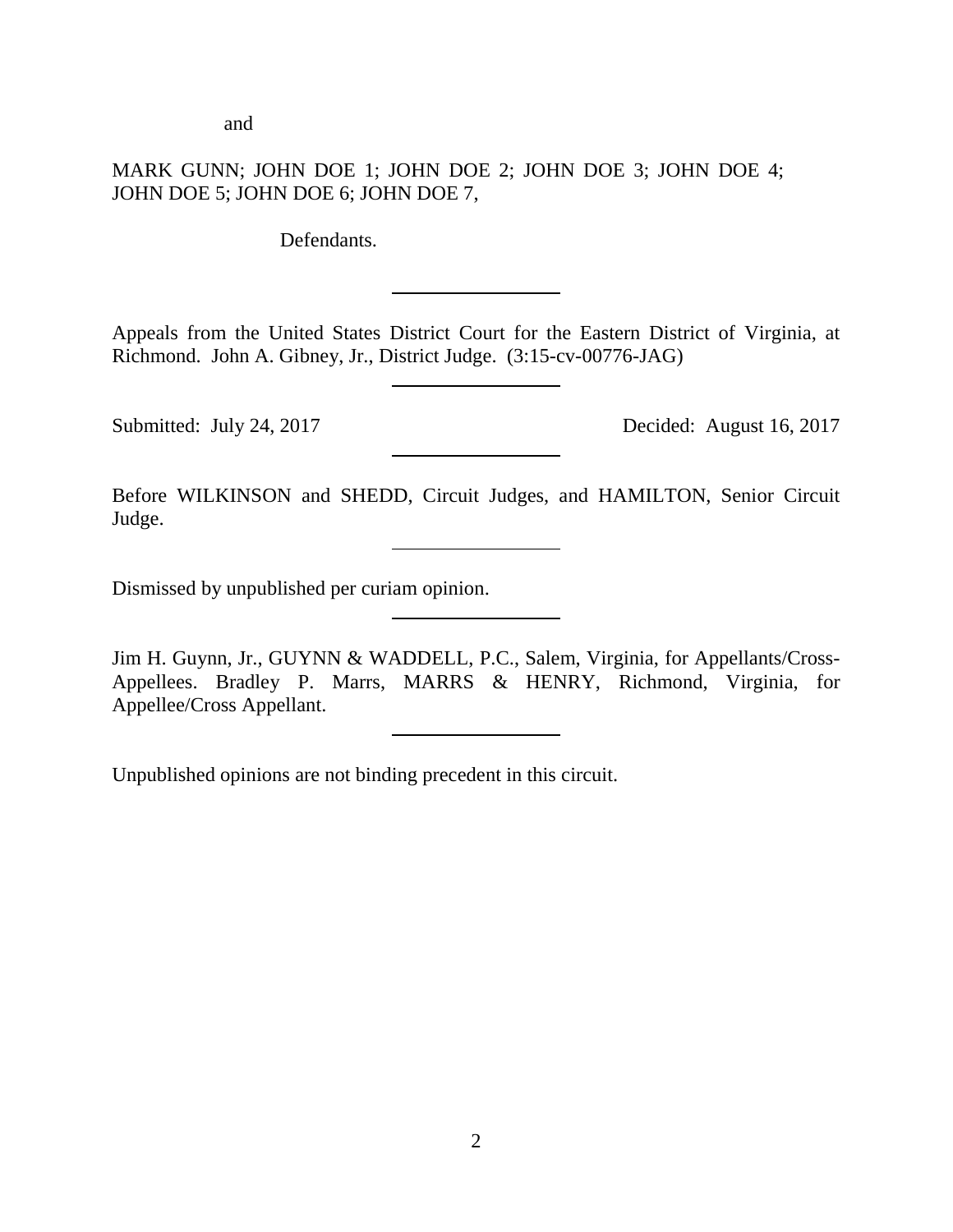#### PER CURIAM:

Paul Burroughs, Nick Wilder, and James Timothy Mann (Prince George County, Virginia police officers) (hereinafter, "Appellants") appeal from the district court's orders denying in part their motion for summary judgment, ruling that, as to specific claims, qualified immunity was inapplicable at the summary judgment stage. Larry Pair crossappealed the portion of the district court's orders granting summary judgment to Appellants and the remaining Defendants. We find that we lack jurisdiction over both appeals, as they are interlocutory.

Our jurisdiction to review orders originating in the district courts is limited to final decisions and certain interlocutory and collateral orders. See 28 U.S.C. §§ 1291, 1292 (2012); Fed. R. Civ. P. 54(b); *Cohen v. Beneficial Indus. Loan Corp.*, 337 U.S. 541, 545-47 (1949). Under § 1291's final judgment rule, we generally lack jurisdiction over an order that fails to resolve all claims as to all parties in the action. *See Fox v. Balt. City Police Dep't*, 201 F.3d 526, 530 (4th Cir. 2000). There are, however, exceptions to this rule.

Although interlocutory orders generally are not appealable, orders rejecting a defendant's claim of qualified immunity can be immediately appealed, *Mitchell v. Forsyth*, 472 U.S. 511, 530 (1985), provided that the denial of qualified immunity rests on a purely legal determination of whether the facts, as alleged by the plaintiff and accepted by the district court, establish a violation of a clearly established right. *Johnson v. Jones*, 515 U.S. 304, 319-20 (1995); *Culosi v. Bullock*, 596 F.3d 195, 201 (4th Cir. 2010). If, however, the argument on appeal targets the sufficiency of the plaintiff's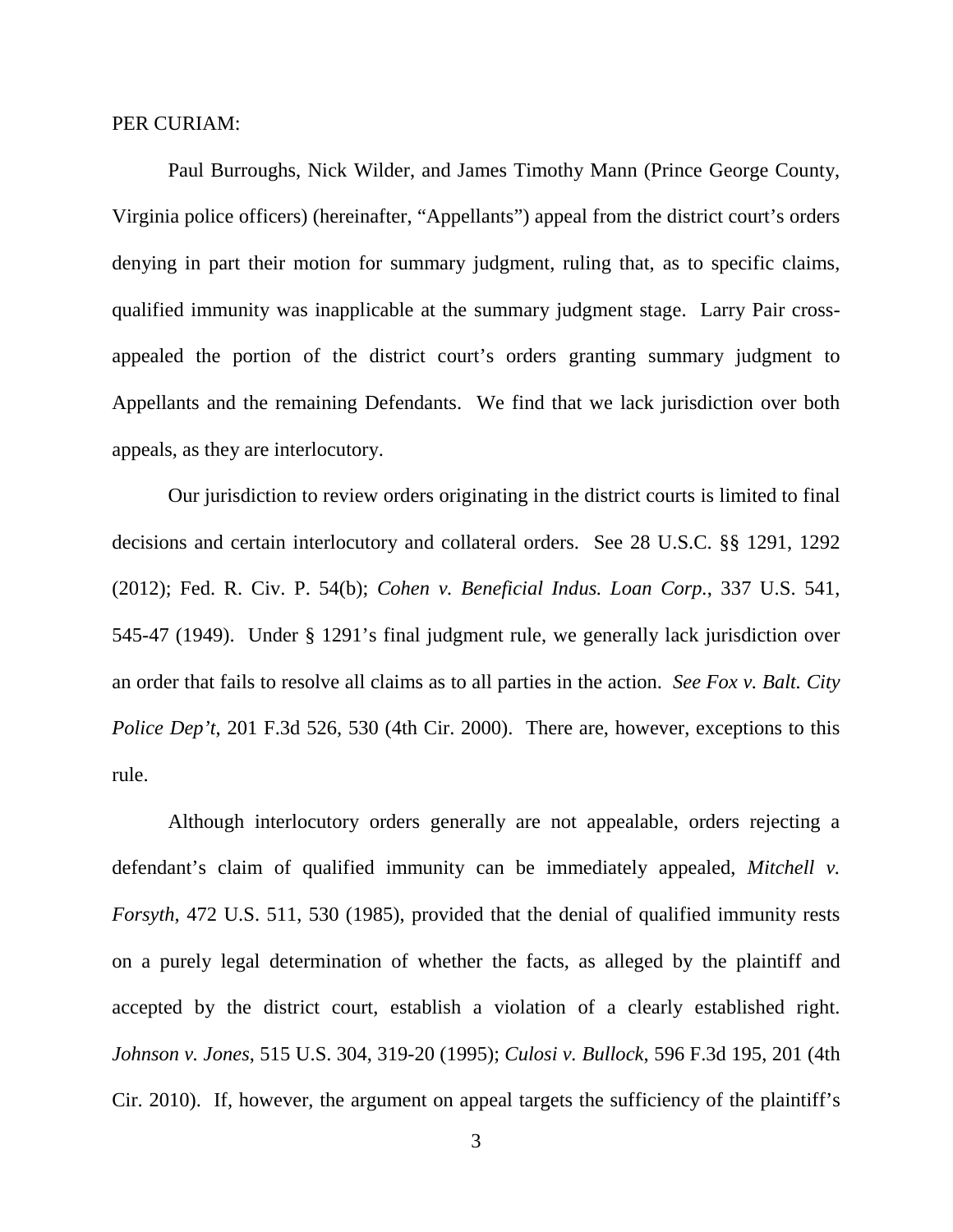evidence in support of his claim, we lack jurisdiction over the interlocutory appeal. *Culosi*, 596 F.3d at 201. Thus, although we may not review a district court's determination as to whether the plaintiff has provided sufficient facts to constitute a claim, we may review a district court's legal conclusion that those facts constitute a violation of established law. *Winfield v. Bass*, 106 F.3d 525, 530 (4th Cir. 1997) (en banc).

Here, the district court determined that there were "a number of disputed facts" and concluded that summary judgment in Appellants' favor on three particular claims was not warranted because Pair had presented evidence from which a jury could conclude that Appellants used excessive force. Thus, the district court's order reflects a finding that Appellants' entitlement to qualified immunity on the claims at issue was dependent on a jury's resolution of disputed material facts. The errors raised by Appellants on appeal further support this conclusion. First, Appellants assert that Pair did not present sufficient evidence to identify the officers who kneed him in the back and pushed him to the ground. Second, Appellants state that their actions were reasonable under the circumstances based upon the lack of evidence of an injury, the minimal use of force, and the belief that Pair could be armed and dangerous.

However, the district court specifically found that the amount of force used was a disputed issue of fact. In addition, Pair presented evidence, which if believed by a jury, could show a lasting physical injury and call into question the reasonableness of the officers' belief that Pair was armed and dangerous. In particular, the district court noted that Pair was outnumbered, had no visible weapons, had his hands visible and in the air,